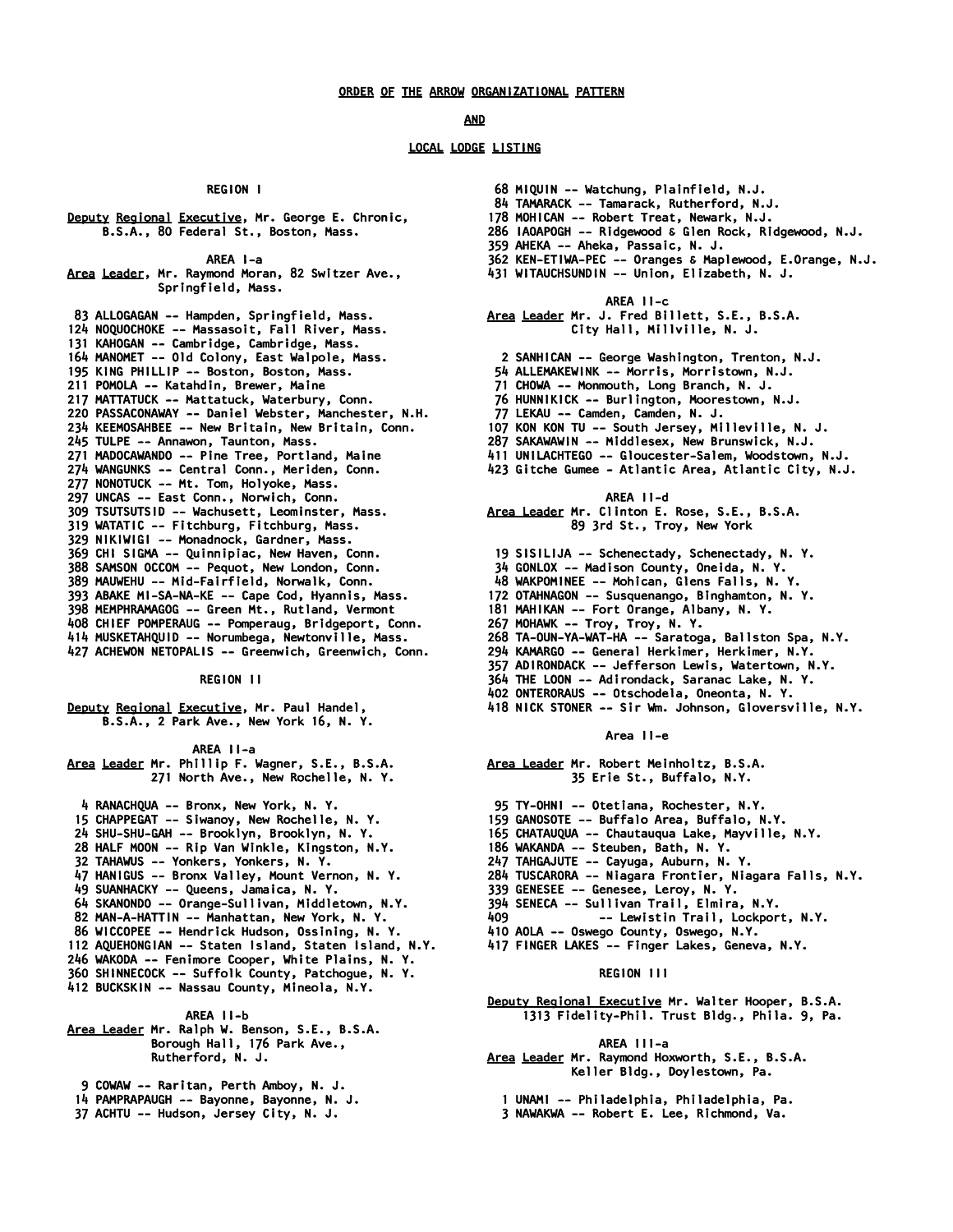- *5 MINSI -- Daniel Boone, Reading, Pa. 11 SUSQUEHANNOCK -- Keystone Area, Harrisburg, Pa. 12 NENTICO -- Baltimore Area, Baltimore, Md. 18 WYONA -- Columbia-Montour, Bloomsburg, Pa. 22 OCTORARO -- Chester County, Chester, Pa. 33 AJAPEU -- Bucks, Doylestown, Pa. 43 DELMONT -- Valley Forge, Philadelphia, Pa. 44 POHOPOCO -- Lehigh County, Allentown, Pa. 58 AHPACE -- Delaware Valley Area, Easton, Pa. 103 MONAKEN -- Juniata Valley, Lewistown, Pa. 125 NEMEU -- Appalachian Trail, Pottsville, Pa. 161 NE-PAH-WIN -- Piedmont, Lynchburg, Va. 223 ACAHELA -- Wyoming Valley, Wilkes-Barre, Pa. 258 SHENANDOAH -- Stonewall Jackson, Staunton, Va. 276 SHENSHAWPOTOO -- Shenandoah, Winchester, Va. 316 QUEKOLIS -- Anthracite, Hazleton, Pa. 317 GUNEUKITSCHIK -- Washington Area, Hagerstown, Md. 343 WAPSUACHTU -- Susquehanna Valley Area, Milton, Pa. 349 BLUE HERON -- Tidewater, Norfolk, Va. 384 TIADAGHTON -- West Branch, Williamsport, Pa.*
- *386 TUCKAHOE -- York-Adams Area, York, Pa.*

 *AREA III-b Area Leader Mr. Glen Beck, S.E., B.S.A. 133 W. Seventh St., Erie 5, Pa.* 

- *6 WAGI'ON -- Westmoreland-Fayette, Greensburg, Pa. 46 ERIEZ -- Washington Trail, Erie, Pa. 57 KUWEWANIK -- Allegheny, Pittsburgh, Pa. 67 ANICUS -- East Boroughs, Wilkinsburg, Pa. 130 SAGAMORE -- Homestead, Munhall, Pa. 139 AH'TIC -- Bucktail, DuBois, Pa. 168 UNALACHTIGO -- Pioneer Trails, Butler, Pa. 242 CHIMALUS -- Washington-Greene, Washington, Pa. 251 HOH-SQUA-SA-GA-DAH -- Mercer County, Sharon, Pa. 256 DEER ROCK -- Colonel Drake, Oil City, Pa. 347 WOPSONONOCK -- Blair-Bedford, Altoona, Pa.*
- *419 PACKANKE -- Lawrence County, New Castle, Pa.*

 *REGION IV* 

*Deputy Regional Executive, Mr. Stanley Meenach B.S.A., 1309 Carew Tower, Cincinnati, Ohio* 

 *AREA IV-a Area Leader Mr. Edgar Wolfe, S.E., B.S.A. 23 Braden Bldg., Warren, Ohio* 

- *114 STIGWANDISH -- Northeast Ohio, Ashtabula, Ohio*
- *151 MARNOC -- Akron Area, Akron, Ohio*
- *289 PAPOUKEWIS--Fort Steuben Area, Steubenville, Ohio*
- *368 TAPAWINGO -- Western Reserve, Warren, Ohio*
- *377 SIPPO -- Massillon Area, Massillon, Ohio*
- *396 -- Mahoning Valley, Youngstown, Ohio*

#### *AREA IV-b*

- *Area Leader Mr. John Dean, S.E., B.S.A. Union Station Bldg., Owensboro, Ky.*
- *109 SHAWNEE -- Scioto Area, Portsmouth, Ohio*
- *123 ZITKALA-SHA -- Louisville Area, Louisville, Ky.*
- *241 TOMAHAWK -- Lonesome Pine, Pikeville, Ky.*
- *367 WAPIT -- W. Kentucky Area, Owensboro, Ky.*
- *405 LAND OF BIG CAVES -- Mammouth Cave,Bowling Green,Ky.*

 *AREA IV-c Area Leader Mr. L. Earl McVey, B.S.A. 402 Niles Bldg., Findlay, Ohio* 

- *93 KATINONKWAT -- Central Ohio Area, Columbus, Ohio*
- *121 WYANDOTA -- Harding Area, Marion, Ohio*
- *145 NACHENUM -- Mound Builders Area, Middletown, Ohio*
- *238 MESHEPESHE -- Shawnee, Lima, Ohio*
- *306 MICHI-KINI-KWA -- Ft. Hamilton, Hamilton, Ohio*
- *382 EAGLE CREEK -- Put-Han-Sen Area, Findlay, Ohio*
- *420 KANIENGEHAGA -- Licking County, Newark, Ohio*
- *424 AMOCHOL -- Zane Trace, Zanesville, Ohio*

 *AREA IV-d* 

- *Area Leader Mr. D. D. Montoya, S.E., B.S.A. 418 7th St., Parkersburg, W. Va.*
- *201 KOOTAGA -- Kootaga Area, Parkersburg, W. Va.*
- *210 BLAKNIK -- Logan-Boone-Mingo, Logan, W.Va.*
- *323 ARROWHEAD -- Huroquois, Wheeling, W. Va.*
- *350 MAKA-INA -- Chief Logan, Chillicothe, Ohio*
- *416 WOLF -- So. W.Va., Bluefield, W. Va.*

# *REGION V*

*Deputy Regional Executive, Robert C. Lundquist, B.S.A. 1913-14 Sterick Bldg., Memphis 3, Tenn.* 

 *AREA V-a* 

- *Area Leader, Mr. W. H. Edwards, S.E., B.S.A. P.O. Box 2054, Montgomery, Ala.*
- *50 CHEROKEE -- Birmingham, Birmingham, Ala.*
- *179 ALABAMA -- Tukabatchee Area, Montgomery, Ala.*
- *224 COWIKEE -- Southeast Alabama, Dothan, Ala.*
- *322 WHITE FANG -- Mobile Area, Mobile, Ala.*
- *385 YUSTAGA -- Gulf Coast, Pensacola, Fla.* 
	- *AREA V-b*

*Area Leader Mr. E. L. S. Hawkins, S.E., B.S.A. 303 W. Walnut St., Johnson City, Tenn.* 

- *111 WA-HI-NASA -- Middle Tenn., Nashville, Tenn.*
- *135 ACHUNANCHI -- Choccolocco, Anniston, Ala.*
- *184 SEQUOYAH -- Sequoyah, Johnson City, Tenn.*
- *230 PELLISSIPPI -- Great Smoky Mt., Knoxville, Tenn.*
- *293 CHICKAMAUGA -- Cherokee Area, Chattanooga, Tenn.*
- *310 KASKINAMPO -- Tennessee Valley, Huntsville, Ala.* 
	- *AREA V-c*
- *Area Leader, Mr. C. L. Carlisle, S.E., B.S.A. Box 927, Jackson, Tenn.*
- *202 CHICKSA -- Yocona, Tupelo, Miss.*
- *235 ITTAWAMBA -- W. Tenn. Area, Jackson, Tenn.*
- *345 WHITE PANTHER -- Delta Area, Clarksdale, Miss.*
- *406 CHICKSAH -- Chicksaw, Memphis, Tenn.*
- *413 HI'LO HA CHY'A-LA -- E.Arkansas Area,Jonesboro, Ark.*

### *AREA V-d*

- *Area Leader, Mr. Dan Schreiber, S.E., B.S.A. 214 Schuler Bldg., El Dorado, Ark.*
- *149 CADDO -- Norwela Area, Shreveport, La.*
- *160 QUAPAW -- Quapaw Area, Little Rock, Ark.*
- *254 COMMANCHE -- Quachita Valley, Monroe, La.*
- *366 WAZHAZHE -- Quachita Area, Hot Springs, Ark.*
- *399 ABOOIKPAAGUN -- DeSoto Area, El Dorado, Ark.*

 *AREA V-e* 

*Area Leader, Mr. Henry N. Brown III, S.E., B.S.A. 723 S. State Bldg., Jackson 11, Miss.* 

- *169 WATANALA -- Pushmataha Area, West Point, Miss.*
- *193 CHOCTAW -- Choctaw Area, Meridian, Miss.*
- *260 SEEBOONEY-OKASUCCA --Andrew Jackson, Jackson, Miss.*
- *397 CHILANTOTSOBA -- New Orleans, New Orleans, La.*
- *404 TIAK -- Pine Burr Area, Hattiesburg, Miss.*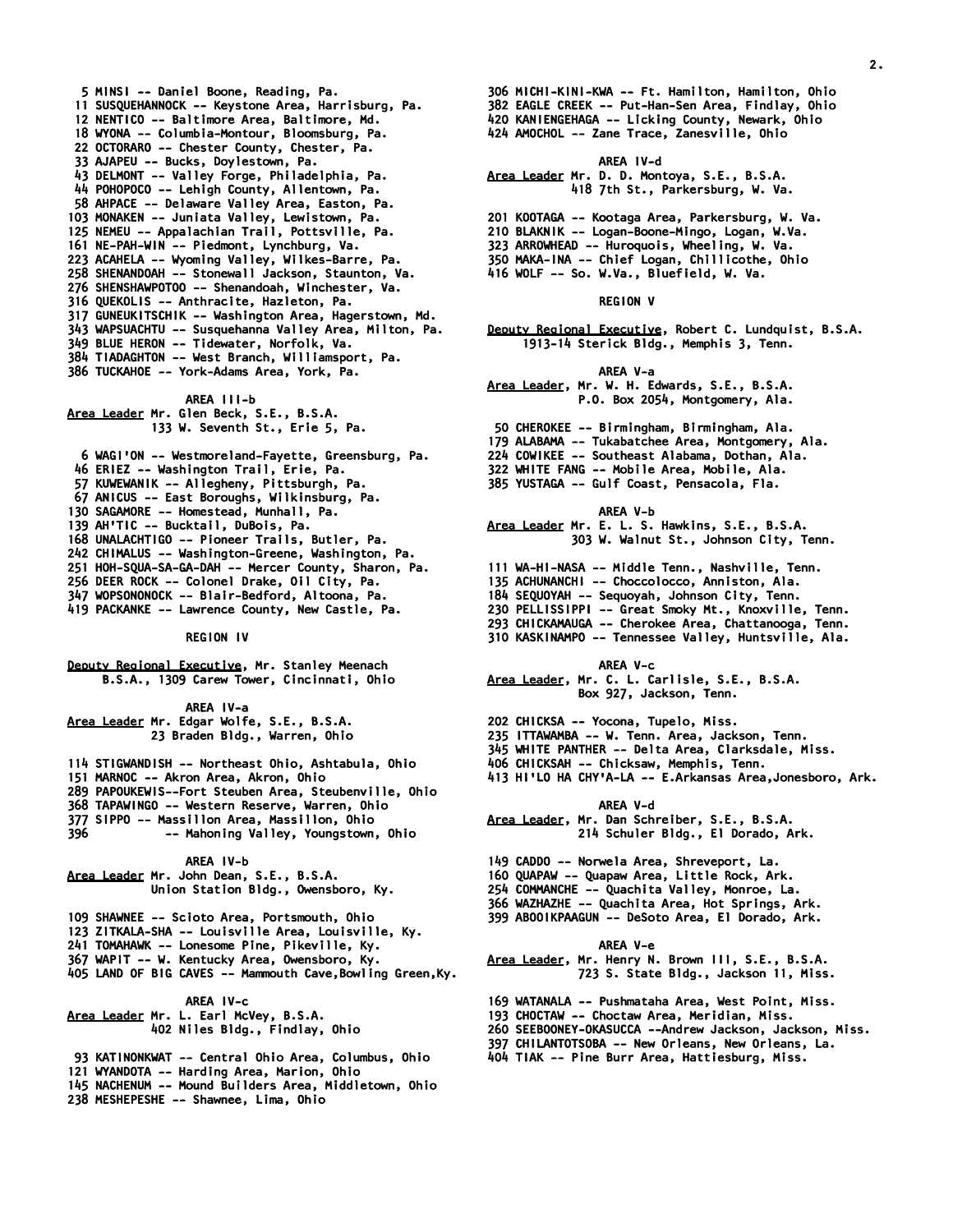# **Page 3 is Missing**

*These are lodges, by state, from 5/13/49 "Areas, Area Leaders, and Lodges" but not found in 4/27/50 " Organizational Pattern and Local Lodge Listing"*

- *70 TALI TAKAKI -- Greensboro, Greensboro, N.C. 104 OCCONEECHEE -- Occoneechee, Raleigh, N.C. 117 CROATAN -- East Carolina, Wilson, N.C. 118 WAHISSA -- Old Hickory, Winston-Salem, N.C. 134 TSALI -- Daniel Boone, Asheville, N.C. 163 TSLAGIA -- Cherokee, Reidsville, N.C. 188 ITIBAPISHE-ITO-HOLLO -- Cen. N.C., Concord, N.C. 208 UWHARRIE -- Uwharrie, High Point, N.C. 296 NAYAWI N,RAR -- Tuscarora, Goldsboro, N.C. 331 KLAHICAN -- Cape Fear Area, Wilmington, N.C. 116 SANTEE -- Pee Dee Area, Florence, S.C. 185 ATTA KULLA KULLA -- Blue Ridge, Greenville, S.C. 221 MUSCOGEE -- Cen. South Carolina, Columbia, S.C. 236 UNALI'YI -- Coastal Carolina, Charleston, S.C. 270 SKYUKA -- Palmetto, Spartanburg, S.C. 87 BOBWHITE -- Georgia-Carolina, Augusta, Ga. 119 TOMOCHICHI -- Coastal Empire, Savannah, Ga. 129 BROAD-WINGED HAWK -- Atlanta Area, Atlanta, Ga. 204 CHATTAHOOCHEE -- Georgia-Alabama, Columbus, Ga. 229 CHAWTAW -- Okefenokee Area, Waycross, Ga. 243 MOWOGO -- Northeast Georgia, Athens, Ga. 273 WEDHADKEE -- Chattahoochee, West Point, Ga. 318 WA-GU-LI -- Northwest Georgia, Rome, Ga. 324 THUNDERING SPRING -- Flint River, Griffin, Ga. 333 HIAWASEE -- West Georgia, La Grange, Ga. 353 IMMOKALEE -- Chehaw, Albany, Ga. 358 ECHCONNEE -- Central Georgia, Macon, Ga. 85 SEMINOLE -- Gulf Ridge, Tampa, Fla. 219 CALUSA -- Sunnyland, Bradenton, Fla. 237 AAL-PA-TAH -- Gulf Stream, W. Palm Beach, Fla. 259 SURIARCO -- Suwannee River, Tallahassee, Fla. 326 TIPISA -- Central Florida, Orlando, Fla. 340 TIMUQUANAN -- Pinellas, St. Petersburg, Fla. 29 CHIPPEWA -- Clinton Valley, Pontiac, Mich. 79 JIBSHE-WANAGAN -- Grand Valley, Grand Rapids, Mich. 88 MUNHACKE -- Washtenaw-Livingston, Ann Arbor, Mich. 89 KEPAYSHOWINK -- Valley Trails, Saginaw, Mich. 152 INDIAN DRUM -- Scenic Trails, Traverse City, Mich. 162 MI-GI-SI-O-PAW-GAN -- Detroit Area, Detroit, Mich. 180 CHIC A GAMI -- Blue Water, Port Huron, Mich. 203 WAKAZOO -- Fruit Belt, Kalamazoo, Mich. 206 TEE-TONK-AH -- Land-O-Lakes, Jackson, Mich. 214 GIMOGASH -- Summer Trails, Bay City, Mich. 218 CUWE -- Tall Pine, Flint, Mich. 315 MADOKA -- Battle Creek, Battle Creek, Mich. 332 TECUMSEH -- Wolverine, Monroe, Mich. 373 CARCAJOU -- Southwestern Mich., St. Joseph, Mich. 374 GABE-SHI-GI-JI-KEN -- Chief Okemos, Lansing, Mich. 401 NAKIDA NAEU -- Timber Trails, Muskegon, Mich. 7 OWASIPPE -- Chicago, Chicago, Ill. 38 INALI -- Prairie, Galesburg, Ill. 40 NEY-A-TI -- Egyptian, Herrin, Ill. 40 MAKAJAWAN -- North Shore, Highland Park, Ill. 41 NATOKIOKAN -- DuPage Area, Lombard, Ill. 55 WAUKHEON -- Piankeshaw, Danville, Ill. 63 POTAWATOMI -- Corn Belt Area, Bloomington, Ill. 81 MANNASEH -- Mississippi Valley, E. St. Louis, Ill. 92 ILLINI -- Arrowhead, Champaign, Ill. 94 BLACK HAWK -- Piasa Bird, Alton, Ill.*
- *106 WYAPUNIT -- Aurora Area, Aurora, Ill.* 
	- *110 POKAGON -- Pokagon Trails, Hammond, Ind.*
	- *115 CASCASQUIA -- Kaskaskia, Belleville, Ill.*
	- *120 CHIEF SHABBONA -- Chief Shabbona, Geneva, Ill.*
	- *126 CAHOKIA -- Cahokia Mound, Granite City, Ill.*
	- *132 ILLINEK -- Abraham Lincoln, Springfield, Ill.*
	- *136 MAHEENGUN -- Saukee, Quincy, Ill.*
	- *140 MAKA-TAI-ME-SHE-KIA-KIAK Blackhawk, Rockford, Ill.*
	- *157 LEEKWINAI -- West Suburban, La Grange, Ill.*
	- *167 WOAPINK -- Ambraw Wabash Area, Olney, Ill.*
	- *175 LAKOTA -- Northwest Suburban, Park Ridge, Ill.*
	- *191 KASHAPIWIGAMAK -- Creve Coeur, Peoria, Ill. 197 WAUPECON -- Rainbow, Joliet, Ill.*
	- *215 NOO-T'IMIS OH'KE -- Oak Plain, Waukegan, Ill.*
	-
	- *227 WETTASSA -- U. S. Grant, Freeport, Ill.*
	- *248 WABANINGO -- Evanston, Evanston, Ill. 334 SHIN-GO-BEEK -- Thatcher Woods, Oak Park, Ill.*
	-
	- *65 TSEYEDIN -- George Rogers Clark, New Albany, Ind.*
	- *75 KISKAHON -- Anthony Wayne Area, Ft. Wayne, Ind.*
	- *128 KICKAPOO -- Wabash Valley, Terre Haute, Ind.*
	- *142 PAPKITCHIE -- Pioneer Trails, Elkhart, Ind.*
	- *173 OJIBWAY -- Harrison Trails, Lafayette, Ind.*
	- 182 LONE WOLF -- St. Joseph Valley, South Bend, Ind.<br>189 OPOSA-ACHOMAWI -- Sauk Trails, Gary, Ind.
	- *189 OPOSA-ACHOMAWI -- Sauk Trails, Gary, Ind.*
	- *212 SO-A'KA-GA-GWA -- White River, Bloomington, Ind.*
	- *222 KIKTHAWENUND -- Kikthawenund, Anderson, Ind.*
	- *269 AKONEQUA -- Meshingomesia, Marion, Ind. 290 WAZI-YATA -- Hoosier Hills Area, Madison, Ind.*
	-
	- *308 WAHPINACHI -- White Water Valley, Richmond, Ind.*
	- *314 MISHAWAKA -- Mishawaka, Mishawaka, Ind.*
	- *352 ZHINGWAK -- Twin City, East Chicago, Ind.*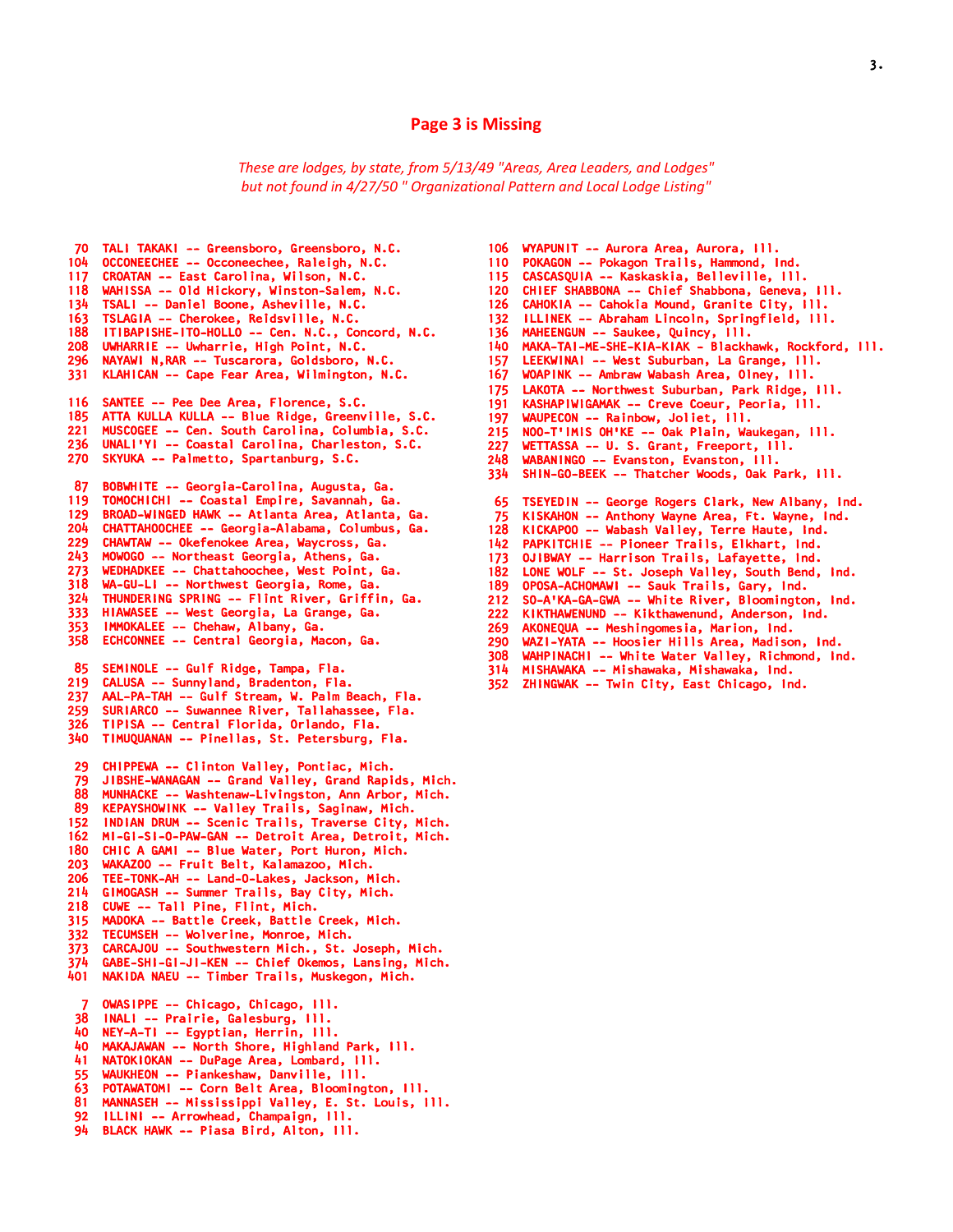### *AREA VII-f*

- *Area Leader Mr. Arthur D. Freudenberg, S.E., B.S.A. 205 Jackman Bldg., Janesville, Wis.*
- *61 SHAGINAPPI -- Badger, Fond du Lac, Wis.*
- *73 SINAWA -- Waumegesako, Manitowoc, Wis.*
- *96 TOMKITA CHARA -- Samoset, Wausau, Wis.*
- *146 TICHORA -- Four Lakes, Madison, Wis.*
- *153 OH-DA-KO-TO -- Kenosha County, Kenosha, Wis.*
- *156 AG-IM -- Hiawathaland, Marquette, Mich.*
- *194 CHEQUA -- Nicolet, Green Bay, Wis.*
- *226 KA'KATOWIMESHE-KA -- State Line, Beloit, Wis.*
- *231 MI-KA-NO -- Milwaukee County, Milwaukee, Wis.*
- *233 WA-ZI-YA-TA -- Valley, Appleton, Wis.*
- *244 DAY NOOMP -- Twin Lakes, Oshkosh, Wis.*
- *280 WAG-O-SHAG -- Potawatomi, Waukesha, Wis. 302 KOSHKONONG -- Indian Trails, Janesville, Wis.*
- *337 OTYOKWA -- Chippewa Valley, Eau Claire, Wis.*
- *381 BRAVES OF DECORAH -- Gateway Area, La Crosse, Wis.*
- 

# *REGION VIII*

*Deputy Regional Executive, Mr. Earl L. Hinden, B.S.A. 702-6 Dwight Bldg., Kansas City, Mo.* 

# *AREA VIII-a*

*Area Leader Mr. Melvin Tudor, S.E., B.S.A. Chamber of Commerce Bldg., Springfield, Mo.* 

- *42 OSAGE -- Ozark Empire Area, Springfield, Mo.*
- *51 SHAWNEE -- St. Louis Area, St. Louis, Mo.*

 *91 NIH-KA-GA-HAH -- MoKan Area, Joplin, Mo.* 

- *147 TEMEGONIT -- Kay, Kansas City, Kans.*
- *216 METAB -- Lake of the Ozarks, Jefferson City, Mo.*
- *426 PO-E-MO -- Central Mo. Area, Columbia, Mo.*

### *AREA VIII-b Area Leader Mr. F. Duane Tooley, B.S.A.*

- *324 6th Ave., Clinton, Iowa*
- *80 SILVER TOMAHAWK -- Southeast Iowa, Burlington, Ia. 108 WAKOSHA -- Wapsipinicon Area, Waterloo, Iowa 313 BISON -- Buffalo Bill Area, Davenport, Iowa*
- *376 A ME QUA -- Mesquakie Area, Clinton, Iowa*

## *AREA VIII-c Area Leader Mr. Ray Ryerson, B.S.A. 306 Carlton Bldg., Colorado Springs, Col.*

- *321 NANI-BA-ZHU -- Kanza, Hutchinson, Kansas*
- *356 TATOKAIN YANKA -- Central Wyoming, Casper, Wyo.*
- *372 MANDAN -- Santa Fe Trail, Garden City, Kans.*
- *383 TAHOSA -- Denver Area, Denver, Colo.*
- *387 PIKES PEAK -- Pikes Peak, Colorado Springs, Col.*
- *403 RED FEATHER -- Wyo-Braska Area, Scottsbluff, Nebr.*
- *429 -- Jayhawk Area, Topeka, Kans.*

# *REGION IX*

*Deputy Regional Executive, Mr. Kenneth G. Bentz, B.S.A. 209 Tower Petroleum Bldg., Dallas, Texas* 

### *AREA IX-a Area Leader Mr. Milton Wyatt, S.E., B.S.A. 5 Memorial Auditorium, Wichita Falls, Tex.*

- *35 WICHITA -- Northwest Texas, Wichita Falls, Tex.*
- *66 YAH-TAH-NEY-SI-KESS -- N.New Mexico,Albuquerque,N.M.*
- *78 ANTELOPE -- E. New Mexico, Roswell, N.M.*
- *141 TATANKA -- Buffalo Trail, Midland, Tex.*
- *150 NAKONA -- South Plains Area, Lubbock, Tex.*
- *199 WAHIN'KTO -- Concho Valley, San Angelo, Tex.*
- *295 OTENA -- Comanche Trail, Brownwood, Tex.*
- *330 KOTSO -- Chisholm Trail, Abilene, Tex.*
- *341 CHIEF LONE WOLF -- Adobe Walls Area, Pampa, Tex.*

# *AREA IX-b*

*4.* 

- *Area Leader Mr. M. N. Leavitt, S.E., B.S.A. 2519 Broadway, San Antonio, Tex.*
- 
- *36 MITIGWA -- Trinity Neches, Beaumont, Tex.*
- *60 AINA-TOPA-HUTSI -- Alamo Area, San Antonio, Tex.*
- *62 SIOUX -- Sabine Area, Port Arthur, Texas*
- *72 TEJAS -- East Texas Area, Tyler, Tex. 99 TONKAWA -- Capitol Area, Austin, Tex.*
- *101 MIKANAKAWA -- Circle Ten, Dallas, Tex.*
- *113 WIHINIPA HINSA -- Bay Area, Galveston, Tex.*
- *137 COLONNEH -- Sam Houston, Houston, Tex.*
- *272 WENONA -- Lower Rio Grande Valley, Mercedes, Tex.*
- *307 KARANKAWA -- Gulf Coast, Corpus Christi, Tex.*
- *327 HUACO -- Heart O'Texas, Waco, Tex.*
- *378 GILA -- Yucca, El Paso, Tex.*
- *428 LOQUANEE ALLANGWH -- Lone Star Area, Paris, Tex.*

### *AREA IX-c*

- *Area Leader Mr. Joe Clement, S.E., B.S.A. 502 Okla. Natl. Bank Bldg., Chickasha, Okla.*
- *56 OKICIYAPI -- Sherman Area, Sherman, Tex.*
- *133 MA-NU -- Last Frontier, Oklahoma City, Okla.*
- *138 YAQUI -- Tulsa County, Tulsa, Okla.*
- *148 INOLA -- Will Rogers Area, Ponca City, Okla.*
- *154 CHECOTE -- Creek Nation Area, Okmulgee, Okla.*
- *190 WISAWANIK -- Arbuckle, Ardmore, Okla.*
- *213 COYOTE -- Great Salt Plains, Enid, Okla.*
- *232 AKELA WAHINAHPAY -- Caddo Area, Texarkana, Tex.*
- *281 BLACK BEAVER -- Black Beaver, Chickasha, Okla.*
- *288 WASHITA -- Cherokee Area, Bartlesville, Okla.*
- *320 OSKIHOMA -- Choctaw, McAlester, Okla.*

### *REGION X*

*Deputy Regional Executive, Mr. Robert Marquardt, B.S.A. 238 Minnesota Bldg., St. Paul, Minn.* 

### *AREA X-a*

- *Area Leader Mr. Wayne Hopkins, S.E., B.S.A. 100 First Ave. Bldg., Rochester, Minn.*
- *16 TONKAWAMPUS -- Minneapolis Area, Minneapolis, Minn.*
- *31 INAQUONABE -- Cen. Minnesota, St. Cloud, Minn.*
- *69 MAZASHA -- Minn. Valley Area, Mankato, Minn.*
- *174 NAGADJIWANNANG -- Gitche Gumee, Superior, Wis.*
- *196 LITTLE BEAR -- Headwaters Area, Hibbing, Minn.*
- *257 AGAMING -- St. Paul Area, St. Paul, Minn.* 
	- *AREA X-b*
- *Area Leader Mr. Paul W. Moore, S.E., B.S.A. 110 1/2 Broadway, Fargo, N. D.*
- *52 CHAN OWAPI -- Missouri Valley Area, Bismarck, N.D.*
- *176 MINNIDUTA -- Red River Valley, Fargo, N.D.*
- *183 CHATOKA -- Great Plains Area, Minot, N.D.*
- *371 THUNDERBIRD -- Lake Agassiz, Grand Forks, N.D.*
- *390 NITAPOKAIYO -- Yellowstone Valley, Billings, Mont.*

#### *REGION XI*

*Deputy Regional Executive, Mr. J. H. Browne, B.S.A. 312 Failing Bldg., Portland, Ore.* 

### *AREA XI-a*

 *253 TSISQUAN -- Oregon Trail, Eugene, Ore. 259 COLE-SNASS-LAMOTAI -- Cascade Area, Salem, Ore. 421 MAZAMA -- Crater Lake Area, Medford, Ore.* 

*Area Leader Mr. Gordon Gilmore, S.E., B.S.A. Ladd & Bush Bank Bldg., Salem, Oreg.*